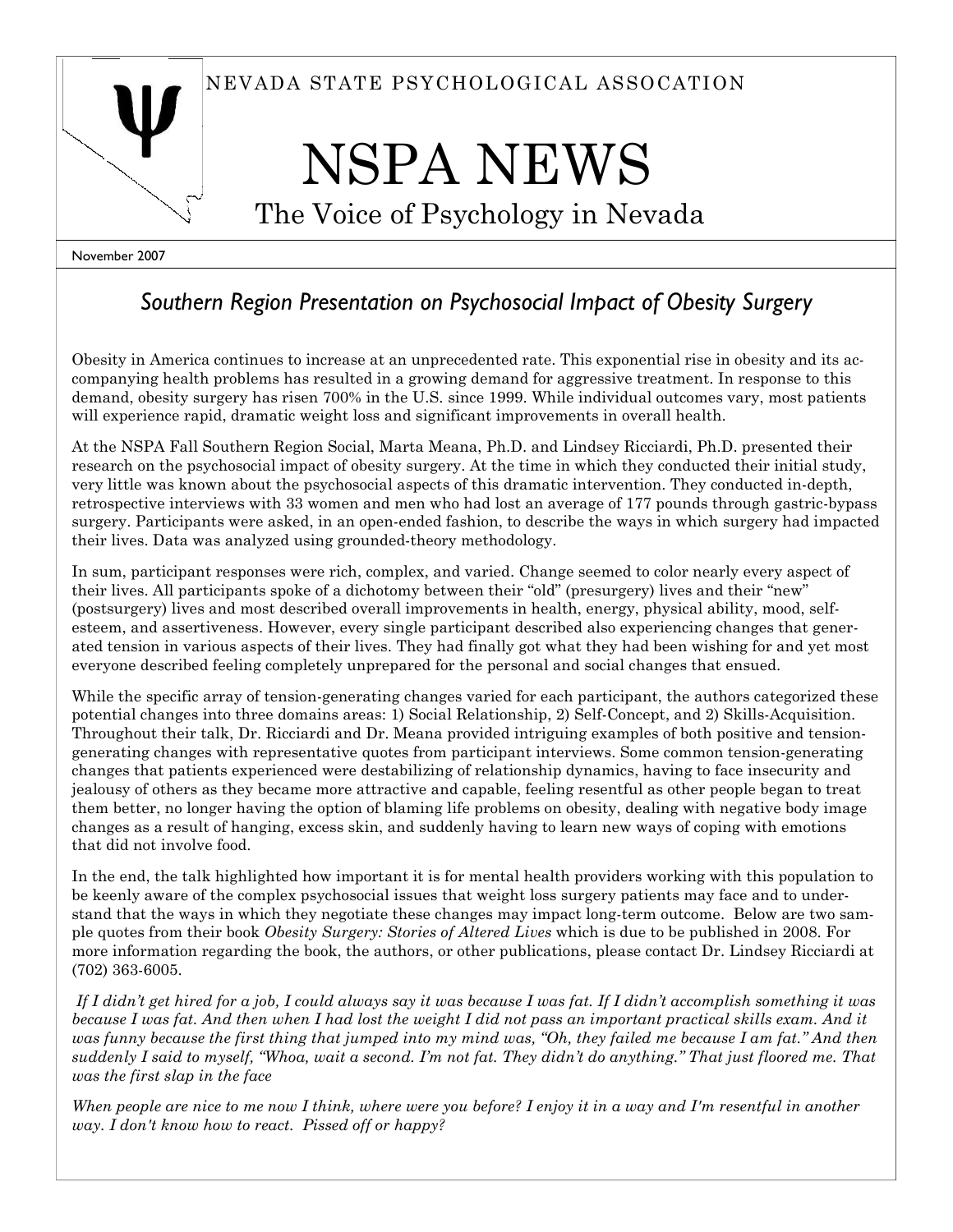## PRESIDENT'S COLUMN The Psychologically Michelle Carro, Ph.D.

I hope you enjoy perusing our Fall 2007 newsletter. The Nevada State Psychological Association has been busier than ever since May when we held our annual strategic planning meeting.

At our strategic planning meeting we brainstormed and set action plans for numerous initiatives. The newest of these is the Early Career Psychologist program. With UNLV now graduating Ph.D. students along with UNR, and Fielding, we have numerous postdoctoral students returning and moving toward licensure. Additionally, we have many young psychologists moving into our state from elsewhere. The ECP program offers support in preparing for licensure, networking, practice-building and information sharing for those just getting started. There is an ECP group in Reno and one in Las Vegas. Both meet regularly and will surely welcome you.

Healthy Workplace Award program is still going strong thanks to a devoted core of members. This year

awards will be presented at a gala event in Reno. All psychologists are invited to attend and show your support to businesses who know the value of psychological health for their employees.

A third initiative that is gaining steam is our pre-doc and post-doc training task force. Although growing, Nevada's communities are desperately underserved when it comes to mental health. Similarly, Nevada has far fewer internship and postdoctoral positions than similarly populated states. Nationally there is a shortage of APA accredited internships and postdocs. Taking all of these facts and putting them together suggests to me and to our taskforce members that there is a great opportunity in our state to develop programs that will emphasize evidence-based service delivery, research and training.

With such programs in place we can certainly recruit psychologists from all over the country to train and make Nevada their home. In turn, the community can only gain from high quality science and practice of our profession. To borrow a perhaps over-used although fitting statement - If we build it they will come. Please be on the look out for opportunities to support our task force and lobby on behalf of its agenda.

I hope this give you a little snapshot of what NSPA has been working on and entices you to read further. Please remember that the membership year started on June 1. This is a date that many of you overlook but was established several years ago to ease the burden of so many membership renewals (not to mention licensure renewal) in December and January each year. If you haven't renewed yet, please take the time to do so now. We rely on our membership dollars to keep us moving forward.

## SOUTHERN REGION NEWS

Ampara Nicole Shannon, Psy.D., Southern Region President

We have an amazing team of officers in the Southern region this year. They are as follows:

Ampara Shannon: President Nancy McNaul: Treasurer Lisa Linning: Secretary

Our monthly board meetings are held by conference call. We always welcome members to join in our meetings! If you would like to participate please call Dr. Nancy McNaul at 702-612-0740 to be included in the list of participants.

We started off our term with the annual Fall Social on 09-14-07. The event was a tremendous success with over forty people attending. The presenters Marta Meana, Ph.D. and Lindsey Ricciaridi, Ph.D., spoke about their research on the psychosocial impact of weight-loss surgery and their new book: Obesity Surgery: Stories of Altered Lives. We are appreciative of

the time and expertise they shared with our organization!

The southern region also has plans to host additional events that will allow members the chance to meet and get to know one another. Upcoming ideas include a charity drive over the holidays, a family friendly event at a local park in the spring, and a summer social at a local restaurant.

We will keep our members posted via website, newsletters, and the listserv as we progress. As always, input from our members is welcome and appreciated. Members have opportunities to volunteer for a variety of programs, and your involvement is vital to the success of our organization. Please feel free to contact me at amparashannon@hotmail.com or (702) 355-0710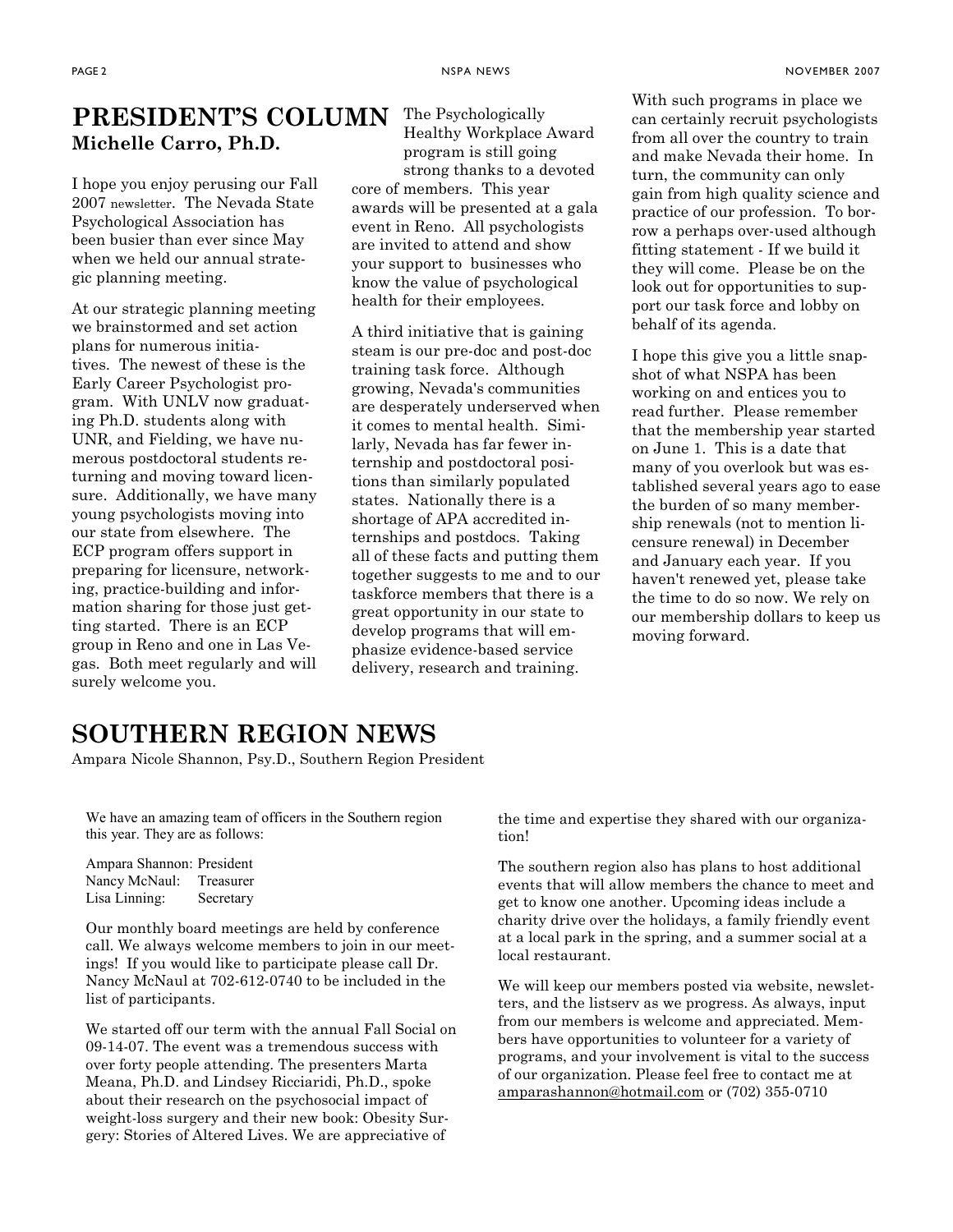# The View from Carson City By Bryan Gresh, NSPA Lobbyist

In the world of the Nevada State Legislature, the fall season usually means that while bears and other animals look toward hibernating through the winter, lawmakers slowly awaken to another cycle of fundraising and positioning for the next session. Not this time.

The 2007 Legislature ended just a few months ago and already the fundraising is going along at a furious clip. Several hundred thousand dollars has already been raised by just TWO legislators who find themselves targeted by the opposing party for the 2008 election cycle. And by the time this newsletter reaches your mailbox, the individual Republican and Democratic caucuses will have raised hundreds of thousands more.

Where is NSPA in all of this early season jockeying? Thanks to you and your continuing support of our political action committee (NSPA PAC), we are *not* on the sidelines. We have already been able to support of one of the 'targeted' lawmakers, State Senator Joe Heck, (R-Henderson), a doctor and strong supporter of NSPA. The senator was a key figure in last session's Licensed Professional Counselor's bill. It was Senator Heck who consistently listened to NSPA concerns through the session-long debate, Senator Heck who incorporated our suggestions into what would become law. One can debate the merits of licensing professional counselors, but NSPA leadership recognized it was going to pass in 2007 and we could either stand on the sidelines or make the bill the best legislation possible. We chose the latter, and Senator Heck, longtime ally Senator Maggie Carlton (D-Las Vegas) and Assemblywoman Sheila Leslie (D-Reno) appreciated our stepping up as opposed to stepping in the way.

Where else was NSPA during the 2007 Nevada State Legislature? We were actively involved in at least half a dozen issues. No, none cast a longer shadow than AB 424, the LPC bill, but many other significant issues did affect psychology. Here's a quick recap:

AB 108 was an attempt to require everyone, from pediatricians to podiatrists to psychologists, to complete at least 6 semester hours in geriatrics and gerontology as a condition of obtaining initial licensure as well as requiring 6 geriatric and gerontology CE's. We talked with the sponsor of the bill and told her we could not support such a move. President Michelle Carro drafted a letter explaining why it wasn't a good idea. That bill died in committee.

We had to work against AB 123, a bill which provides that in the event someone presents for voluntary admission to the hospital, it provides for the admitting hospital to first determine whether or not the person is competent to do so. If not judged competent, then the hospital can proceed with emergency or involuntary admission. We learned it was extremely problematic after Federal Advocacy Chair Gary Lenkeit dissected the bill and uncovered a host of issues, not to mention the significant increase in the number of people admitted involuntarily on Legal 2000's.

We spoke with the bill's sponsor and explained we would have to be opposing the bill if she chose to proceed with it. She explained her rationale for the bill, about a constituent whose mother voluntarily committed herself and the family couldn't find her, but AB 123 was obviously not the vehicle to address the issue. She ultimately chose to let the bill die without a hearing.



lature, SB 2, Senator Randolph Townsend's (R-Reno) bill on the creation of a committee on co-occurring disorders. It was SB 326 of the regular session but didn't make it out in time, the Senator was able to convince the governor to make it one of the handful of bills brought back in the one day special session. The committee will consist of 14 people appointed by the governor, one of whom will be a psychologist. Working with the Senator, our job was to make sure a psychologist stayed in the mix during the 120-days of horse-trading that takes place each session. A psychologist did, and does, remain on that committee.

Mental health funding fared fairly well this session, considering how well it did last session and how little extra money was to be divided this session. In the Assembly money bill, it went like this: we know some members were interested in autism funding, \$2 million is going toward a newly-created statewide autism task force. \$1 million is going to the Mental Health Court in Clark County, \$611,000 going to the mental health court in Washoe County.

And as far as the Executive Budget is concerned: Southern Nevada Mental Health Services: \$89.5 million in the 2007-2008 budget year, \$95 million in 08-09, northern Nevada Mental Health Services, \$33.2 this year up to \$36.7 next year and the Lake's Crossing budget is \$9.5 million this year, \$10 million next year.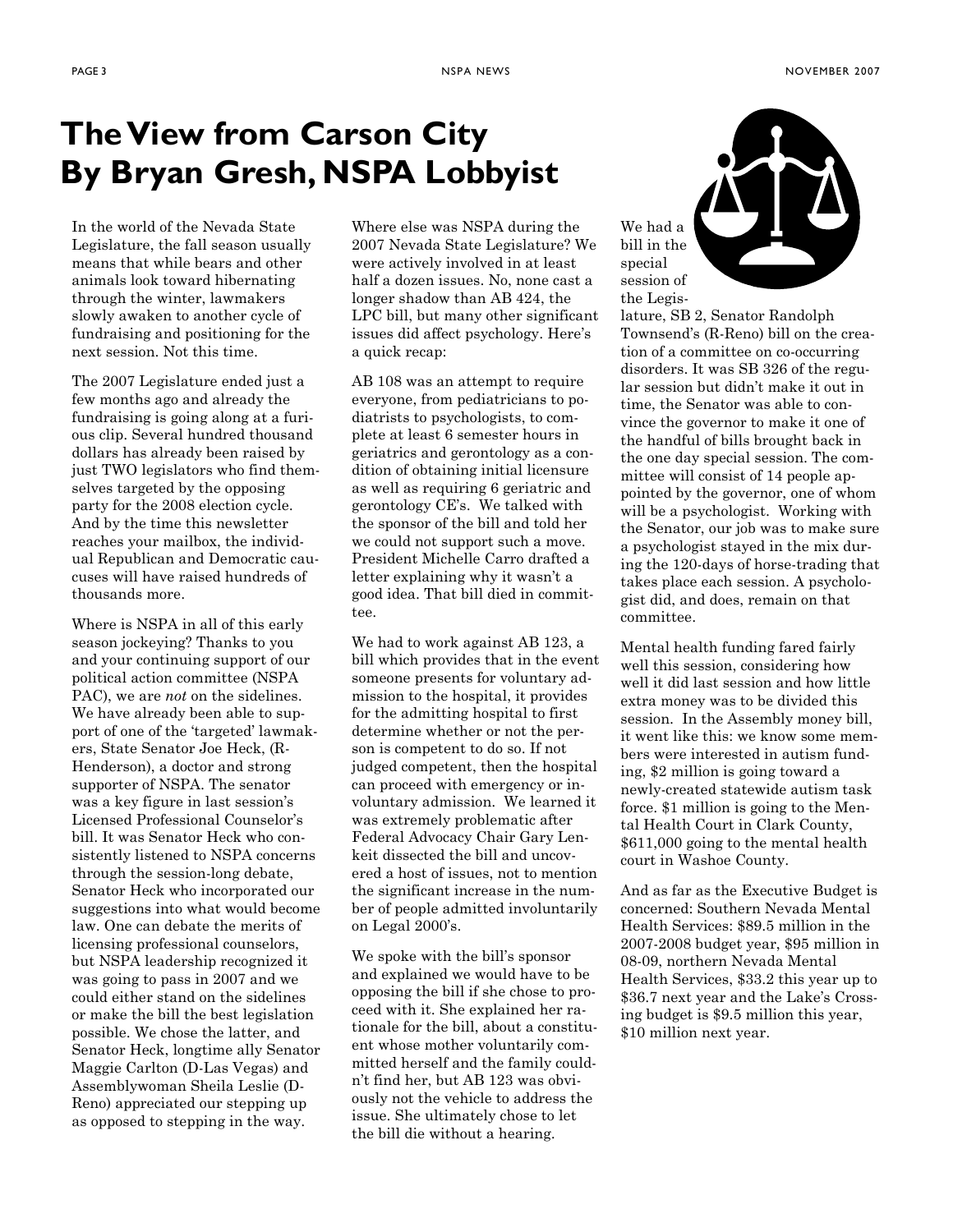#### Four Nevada Companies Receive 2007 Nevada Psychologically Healthy Workplace Awards Nevada Human Resource Association's 40th

Anniversary All Stars Dinner

The Psychologically Healthy Workplace Award was given to 4 Nevada companies at the Northern Nevada Human Resource Association's 40th Anniversary All Stars Dinner on November 2nd.

PSYCHOLOGICALLY HEALTHY WORKPLACE AWARD

B&J Inc. The Nevada Cancer Institute Patagonia Renown Health

BEST PRACTICES AWARD

#### Patagonia

Patagonia received a Best Practices Award for their employees' involvement in protecting the environment. This involvement generates tremendous pride and a sense of pleasure in their workforce.

 The Business of Practice Network Committee (BOPN) has been fully engaged in selecting the 2007 winners of the psychologically Healthy Workplace Awards. During the last several months, the committee has utilized a variety of "marketing" efforts to inform the Nevada Business Community about this awards program and encourage applications. In 2005 and 2006 nine companies were recognized by NSPA for their efforts in creating workplace environments that demonstrate a culture of caring for the psychological health of their employees. We have been able to disseminate the increasing research about the relationship between employee stress and such important "bottom line" costs for businesses such as turnover, absenteeism, productivity, workplace accidents and use of health care dollars. Our efforts in "giving psychology away" through this program is a potential win-win -win situation for businesses, our fellow citizens, and ourselves. If you are interested in participating in the BOPN committee, please contact Dr. Martin Gutride at martingutride@aol.com.

#### University of Nevada School of Medicine, Reno Psychiatry Grand Rounds Schedule October-December, 2007

Psychiatry Grand Rounds are held at the Pennington Building from 4-5:30 p.m. for 1.5 hours of CE. The last 20-30 minutes is usually discussion. Contact Dr. Melissa Piasecki at 775 784-6777 for further information.

- Nov. 21 Neuroscience Grant, Nicola Cascella, M.D., Assistant Professor of Psychiatry and Clinical Research Director, John Hopkins University School of Medicine, "Anti-psychotic Dosing and Side-Effect Management: Improving Patient Outcomes."
- Dec. 19 Neuroscience Grant, Justin Birnbaum, M.D., Associate Clinical Professor, Stanford University School of Medicine, Associate Chief, Inpatient Psychiatry Services, and Medical Director, Behavioral Medicine, "Acute Management of Behavioral Emergencies and Long-Term Considerations"

## ATTENTION APA MEMBERS…

Your APA Apportionment Ballot will arrive in early November. Don't Throw Away Your Voice at the National Level!

NSPA Needs Your Votes! You can allocate some or all of your ten votes to your state to ensure that NSPA, and all state associations, continues to have a voice on the APA Council. Because Divisions can draw from large pools across the county, many end up with multiple representatives on Council, whereas states typically can only muster enough votes for one seat. Here's the 2007 breakdown: 53 APA Divisions have 99 members of Council (62%). 57 state and provinces have 60 members of council (38%).

Why is this important? Council determines the allocation of APA resources through the budget, sets policies that are left for the states to implement, and develops guidelines such as the Ethics Code that impact practice, research, and training in psychology.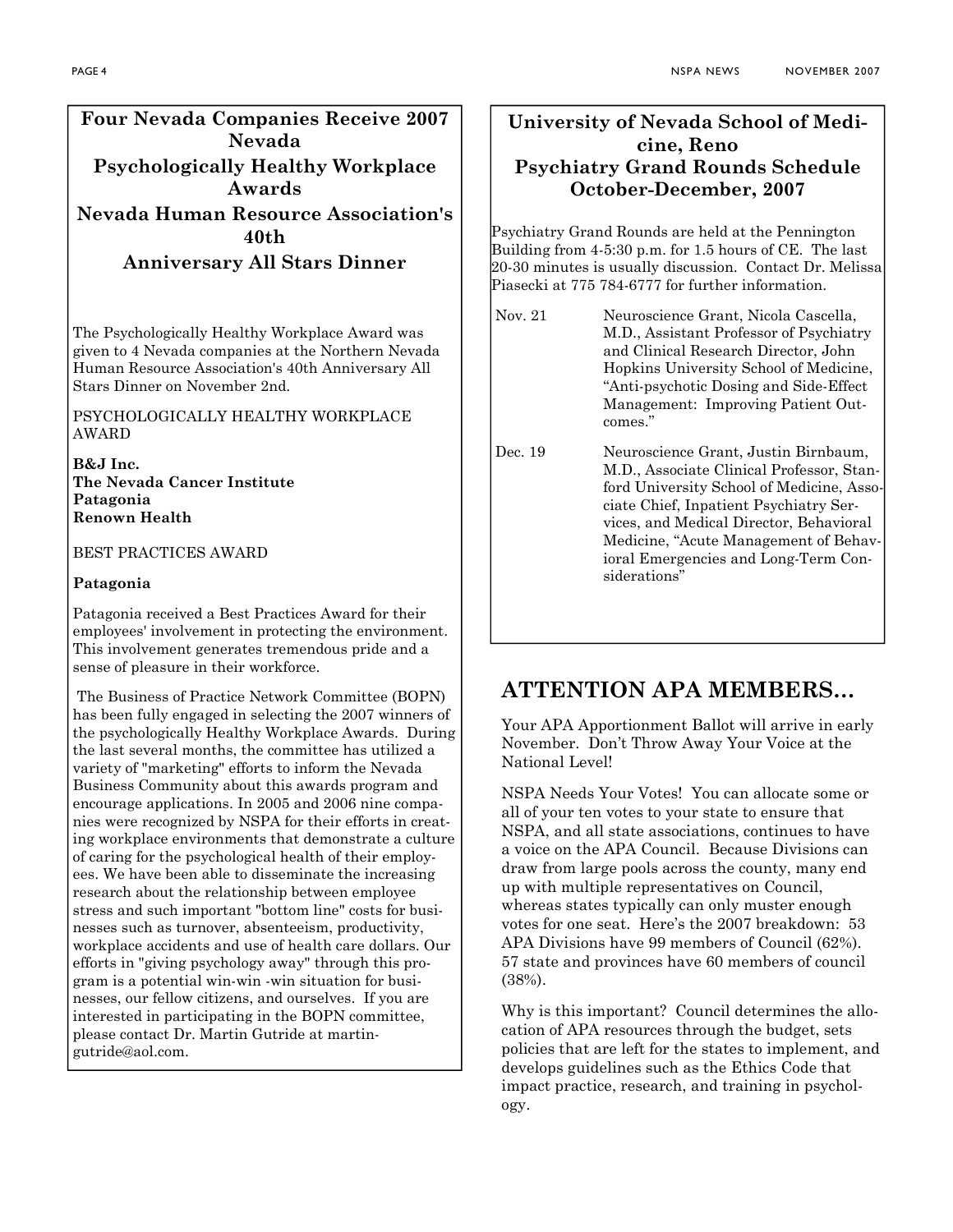

Need more life insurance? It's really affordable with guaranteed premiums for the term of the policy!

## \$500,000 Passport **10 Year Term Life**

| <b>Issue</b><br>Age | <b>Your Annual</b><br>Cost <sup>-</sup> |        |
|---------------------|-----------------------------------------|--------|
|                     | Male                                    | Female |
| 35                  | \$260                                   | \$225  |
| 40                  | \$360                                   | \$315  |
| 45                  | \$460                                   | \$400  |
| 50                  | \$800                                   | \$595  |
| 55                  | \$1135                                  | \$785  |

"Example: A policy issued to a male age 40 for \$500,000 in coverage would cost \$360 annually for each of the next ten years. These costs are based upon the lowest non smoker premiums. Actual rates will be based upon all underwriting criteria submitted.

# **Announcing Trust Endorsed Liberty Series Passport Term**

## 10, 20, and 30 Year Term Life Insurance<sup>,</sup>

#### A guaranteed premium that won't change

These new policies guarantee a level premium over the term of the policy - costs you can really count on not to increase for a fixed period of time.

#### **Flexibility**

With the new Liberty Series Passport Term, you can continue coverage beyond the initial term period or convert it to permanent insurance<sup>2</sup> without further medical evidence of insurability... all the flexibility and options you need to guarantee future financial security for those who depend upon you.

#### Protection when you need it

All policies provide protection for a locked-in premium for the term selected, and you can choose a coverage period that corresponds with a mortgage debt or the critical dependency years of your children.<sup>3</sup> Whatever your need, you'll find an available choice.

#### Call us at 800-341-0603, no obligation

It always helps to talk to a professional. The licensed Liberty representative will provide price quotes and help you choose the plan that best suits your needs. You can also learn more by visiting www.apait.org.





800-341-0603

"Liberty Life Assumnce Company of Boston, a member of the Liberty Mutual Group, issues Liberty Series Passport The Propert are assumed to the following of the matter of the context of policy from TERM 2005037 (TERM 2005037) in New York and TERM 2005037 (TERM 2005037 (TERM 2005037) in New York and TERM 2005037). We have a set that t Passport 50-Year 25

This have the option to continue coverage at the end of the term up to age 50 at a premium that increases every year.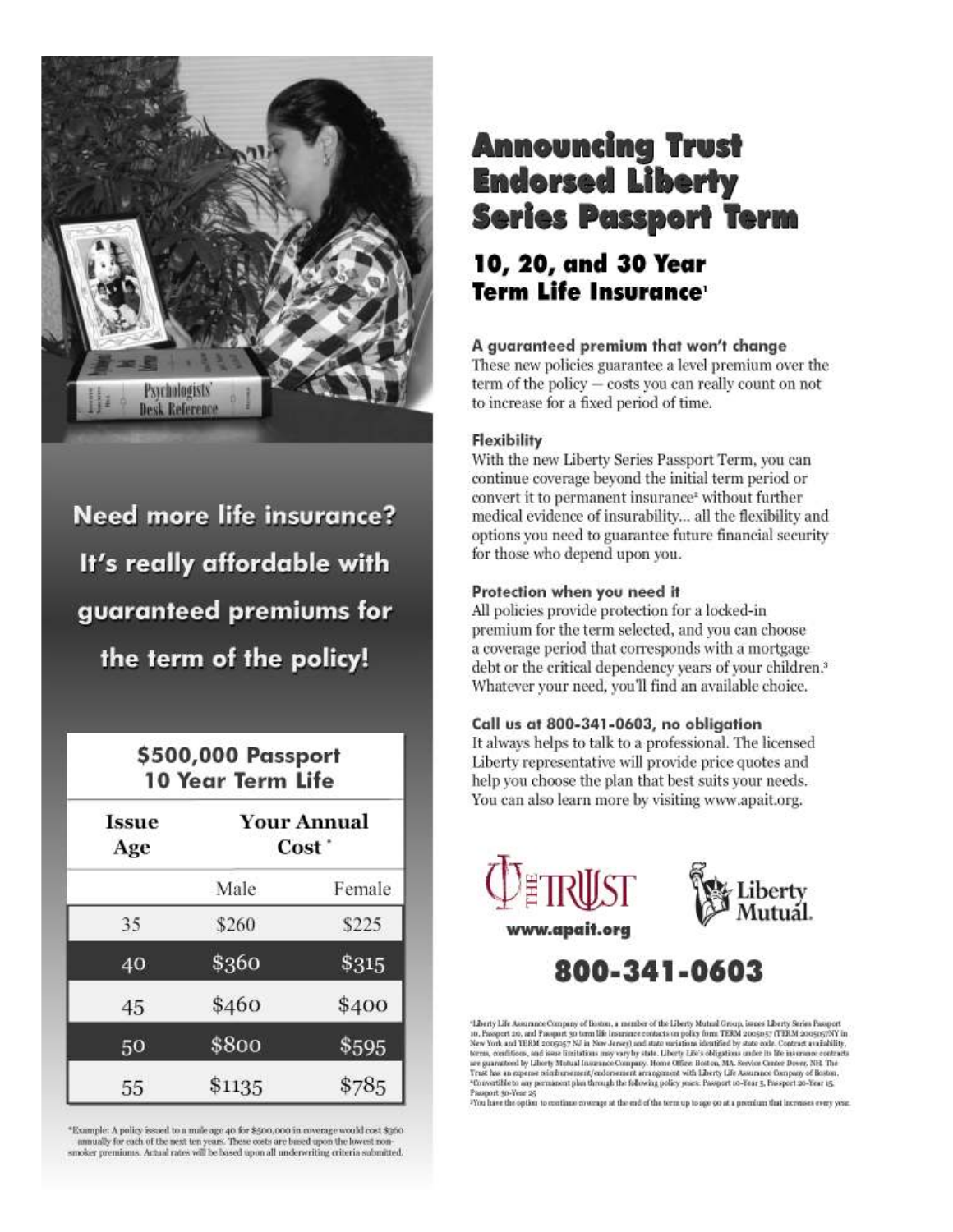## Meet Our Members Laurie Drucker, Psy.D., NSPA President Elect

Reaching out to early career psychologists (ECP's) is important to our organization. The need for psychologists entering the workforce in Nevada is great as our population expands and many of our licensed psychologists approach retirement age. Although ECP's face some challenges in Nevada, including a shortage of accredited training opportunities, they also have access to professional opportunities that are more competitive in other, more populous, states. Nevada currently licenses approximately 20 psychologists each year, and with only 325 licensed psychologists in the state, our community is a small but growing one. Increasing opportunities for early career psychologists to meet members of the psychological community and encouraging their involvement in state and local activities is important for the community as a whole. The NSPA actively supports this segment of our membership by nominating early career psychologists for leadership positions, supporting mentorship efforts, and launching a state-wide effort to coordinate training opportunities and support the development of accredited pre and postdoctoral training sites. In this article, we will introduce two ECP members who play an active role in the NSPA. Among the issues they raise is the value of the support they have received from our community in helping them establish their careers.

#### Dr. Melanie Crawford, Ph.D.,

practices in Reno and is currently the Vice-President of the Northern Region of the NSPA. She obtained her doctorate in Child Clinical Psychology and Developmental Cognitive Neuroscience at the University of Denver in 2005, under the mentorship of Dr. Bruce Pennington. While in Denver, she conducted research on the relationship between

ADHD and comorbid childhood disorders including disruptive behavior disorders and learning disabilities. Her dissertation research focused specifically on the genetic etiologies of ADHD and comorbid disruptive behavior disorders, exploring shared genetic influences. Dr. Crawford spent four years working with Dr. Pennington at the Developmental Neuropsychological Clinic where she conducted neuropsychological evaluations and learning disability assessments for child, adolescent, and adult clinical populations. From Denver, she moved to the University of California, San Diego/VA Child and Adolescent Psychological Services and the Children's Hospital of San Diego where she completed her Predoctoral internship, specializing in the assessment and treatment of children and adolescents in both inpatient and outpatient settings. Dr. Crawford came to Nevada in 2003. She taught psychology at the University of Nevada, Reno for three years while completing post-doctoral hours at the University Counseling Services and Renown's Child and Family Center. Dr. Crawford became licensed in 2005 and opened her private practice in Reno in 2006, specializing in the psychological and neuropsychological assessment of children and adolescents. She currently works part-time, allowing for time to be home with her young child.

As a member of NSPA, Dr. Crawford has worked actively to establish mentoring opportunities for ECP's. She notes that some of the challenges for early career psychologists in Nevada include limited pre and post-doctoral training opportunities as well as limited options for additional training. As she navigated the transition to private practice, she noted the importance of networking with local psychologists

and the NSPA to develop relationships that provide support as well as practical advice. Dr. Crawford has begun an ECP Group to meet that need in the Reno area. She notes that among the challenges facing psychologists new to private practice is a sense of isolation, and encourages ECP's to meet regularly with other psychologists and join organizations such as the NSPA to build a sense of community for themselves.

Dr. Ampara Shannon, Ph.D., teaches in Las Vegas and is currently President of the Southern Region of the NSPA. A long-term resident of Nevada (more than 20 years), she obtained her undergraduate degree in psychology from the University of Nevada, Las Vegas. She moved to Phoenix, Arizona for her graduate studies, obtaining her M.A. degree from the Arizona School of Professional Psychology in 1999 and her Doctorate in Clinical Psychology from Argosy University in 2003. Dr. Shannon's research explored the assessment and treatment of antisocial personality disorder from an object relations perspective. Her clinical training during graduate ranged from working as a family therapist in a residential program for children and adolescents to conducting neuropsychological and forensic assessment of adults at the Arizona State Hospital. Following graduate school, she accepted a Predoctoral position at Shasta County Mental Health Services in Redding, CA where she continued training in outpatient services for adult and child/adolescent populations. Dr. Shannon completed her postdoctoral training in Las Vegas at the Spring Mountain Treatment Center, working as the lead therapist on the girls unit. She became licensed in Nevada in 2005 and (continued on page 7)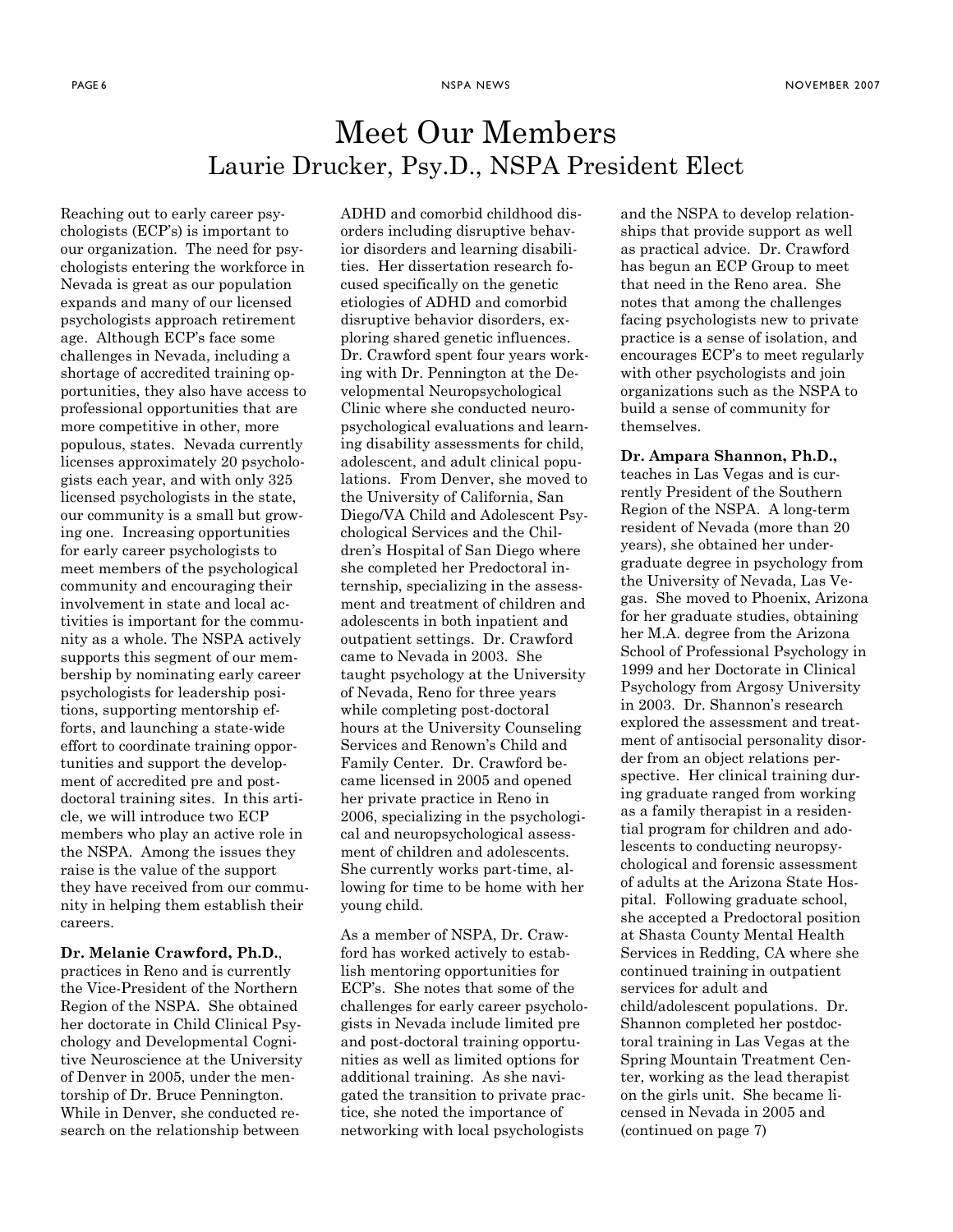# Meet Our Members...

(continued from Page 6) and opened a private practice in Henderson, working with a multidisciplinary group that included psychiatrists and social workers. Dr. Shannon closed her private practice when she became pregnant with her daughter and currently works parttime teaching psychology at the University of Phoenix.

Dr. Shannon has been active in state psychological associations since graduate school. She served as an APA Student Representative in Arizona as well as being a student member of the Arizona State Psychological Association. She was one of the first student representatives to the Nevada State Psychological Association, and advocated for students to have a voting position on the State Board. Dr. Shannon has served as a Southern Region Student Representative and Secretary to the Southern Region before taking on her current position as Southern Regional President. Dr. Shannon notes that involvement in the state psychological associations has been important in helping her develop professional relationships that have resulted in job connections as well as a strong sense of connection with the professional community. As Southern

Regional President she is actively advocating for ECP's to build supportive networks with each other, as well as with more established psychologists. She and the members of the southern board have started a mentorship group for ECP's and are looking at ways to continue to develop and support the relationships between ECP's and other professionals. She takes a personal interest in making participation in the NSPA accessible to people with families, and notes the importance of considering the needs of early career psychologists in our community.

## Executive Director Column Judy Phoenix, Ph.D.

Hello Nevada Psychologists,

I'm pleased to report that NSPA is doing very well in all respects. We have such a dedicated group of people on the board, committees and task forces that there is a terrific array of events, initiatives, and programs taking shape or strengthening. We have a great group of CE events coming in the next year from your state organization (see the calendar). In addition, both the Northern and Southern Region have events planned locally. Please read further in this newsletter for information on all the happenings. In spite of all the wonderful energy we have from those working on these programs, we can always use volunteers to do small or large tasks on any of the initiatives. Call or send an email to remind me of your interest in an area and I will put you in touch with others working on those projects.

We now have a toll-free number for NSPA. It is 1-888- 654-0050. This number is for phone or fax messages to the central office. Soon there will be yellow-pages ads in both the northern and southern phone books. I expect this will bring even more referrals to us for services.

Please be sure to update your referral information so we can send people to you. And for those who have not signed up for the referral list – please consider doing so. Even if you do not need referrals, we are often asked for information about who specializes in a kind of service from other professionals or from prospective clients, and as an expert in any area you are our best source of information about where to send our inquirers. We love to give referrals or help professionals network and sometimes we don't have a name to give. Sign in to the member area and fill out the two on-line referral pages: "Free Phone and Web Referral on-line App" and "Create or Update your Enhanced Referral Listing." If you did not pay for the enhanced referral, the site will not let you put in items that are included in that package, but you can add additional information about yourself by going to this page. If you have forgotten your member number or password, and can't sign in let me know.

Check out our website at www.nevadapsychologists.org. I'm trying to keep it current, so new items appear frequently. It is a convenient way to join or renew your membership, register for CE events, or just look at information about what we are doing. If you want detailed information about what we are working on the Executive board minutes are available in the "members only" section. Each month those minutes include updated information about everything we are working on.

And last but never, unfortunately, least: If you have not joined or renewed for the membership year (June 1, 2007 to May 31, 2008) please do so today. Your membership and attendance at CE events supports your organization to do all the things we do. By attending NSPA CE events you not only get quality learning experiences, but you support the voice for psychology in Nevada. Join today!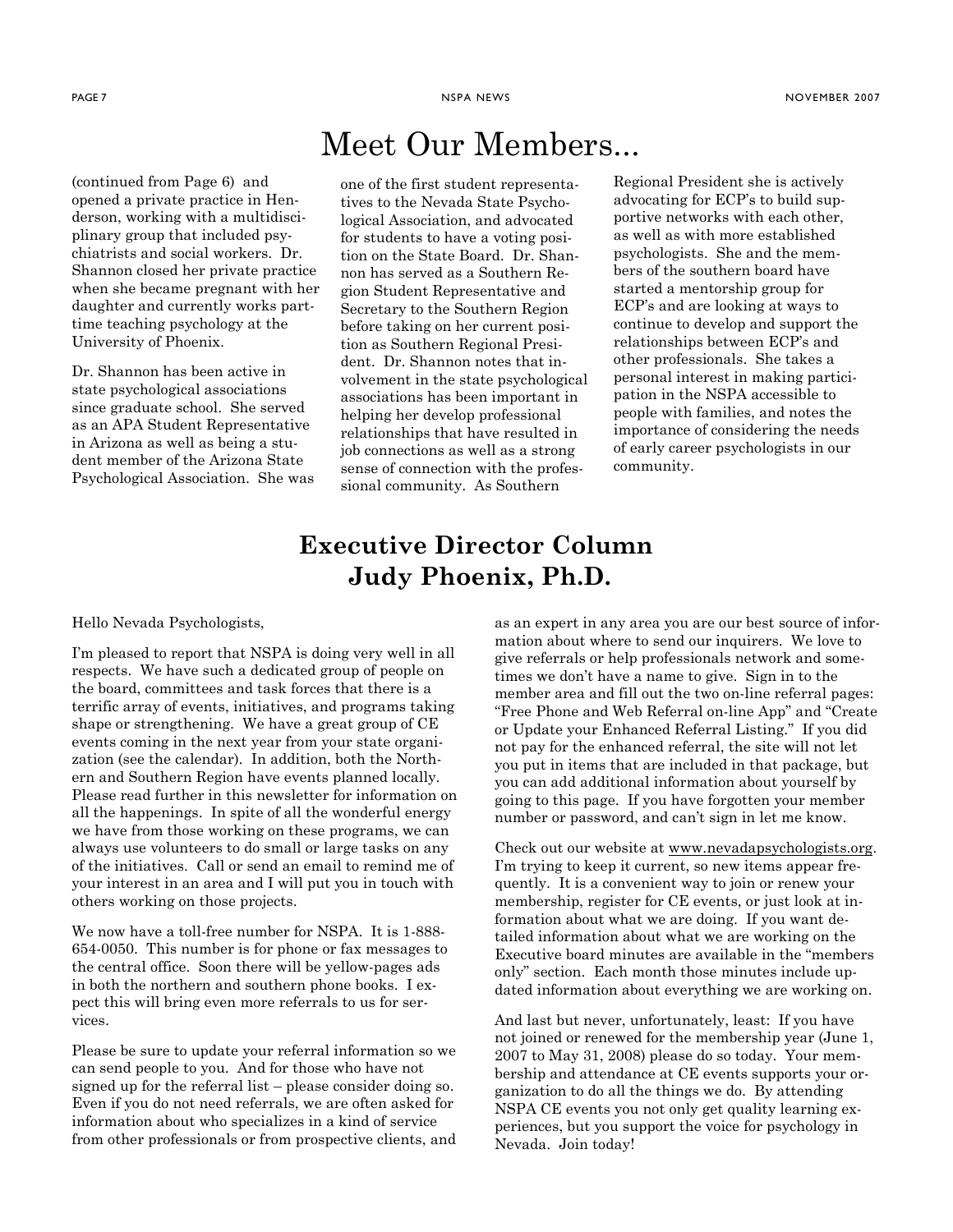## EARLY CAREER PSYCHOLOGIST NEWS

NORTHERN REGION: The early career psychologists (ECP) group in Northern Nevada will be meeting the 2nd Thursday of every month at 7:00 p.m. to discuss the challenges of starting a private practice, preparing for licensing exams, as well as other issues relevant to early career psychologists. For each meeting, we will invite a member of the community to speak with us and share his/her expertise.

The next meeting will be Thursday November 8th at 7:00 pm. Individuals can contact me at 775-786-7881, if they would like more information.

Melanie Crawford, Ph.D. NSPA Northern Region Vice President melaniec@unr.edu (775) 786-7881

SOUTHERN REGION: The Early Career Psychologists (ECP) Southern Region Discussion Group will be meeting on the first Friday of each month from 6 - 8 pm. We are seeking volunteers who would be willing to schedule to speak to us about topics related to career development in psychology. We hope to have a speaker or panel discussion each month for the first hour or 1.5 hours, then allow time for case consultation, further discussion related to the topic presented, and organization/planning. We will be rotating the location around the Las Vegas valley to make travel equitable. If you are interested in participating, speaking, and/or receiving emails regarding this group, please send your contact information to:

#### Lisa Linning, PhD LisaLinning@msn.com

702-860-3305

# EARLY CAREER PSYCHOLOGIST LISTSERV

#### FOR ALL ECP-NSPA MEMBERS:

Join the NSPA-ECP listserve and stay in touch with your peers.

Sign in to Google and sign up for the group at: http://groups.google.com/group/nspa-ecp/?hl=en

# John C. Friel, Ph.D.

Licensed Psychologist

216 Mt. Rose Street

Reno, NV 89509

775.337.0299 or 866.651.4916 \* fax 775.828.4114

# Men's Therapy Groups

3 Thursday Evenings per Month \* Occasional Openings

# 5-7 pm or 7:15-9:15 pm

2, 4, 6, 8, and 12-hour Couples Therapy Sessions for Busy Couples and to move through Gridlock

http://www.clearlife.com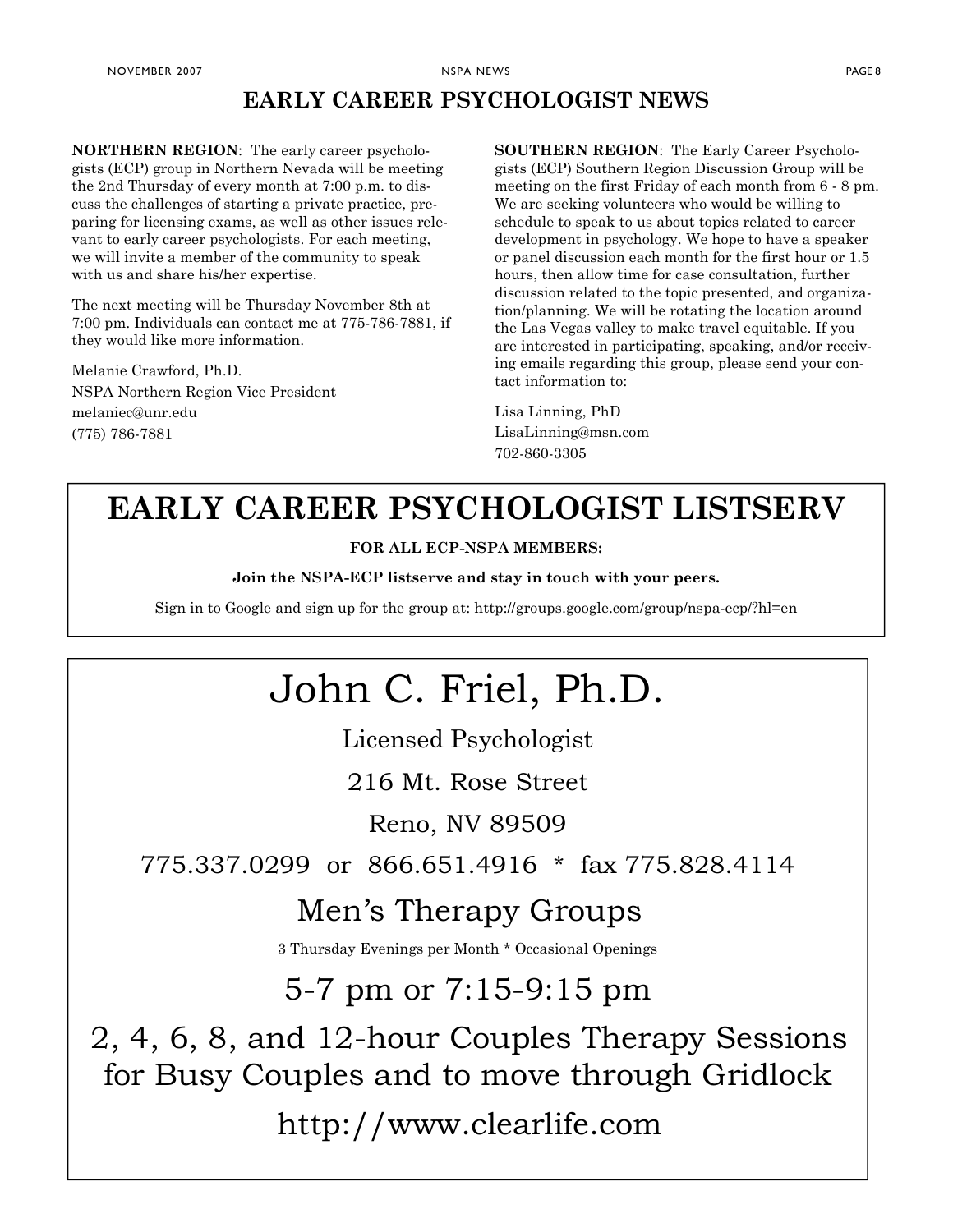## STUDENT NEWS!

APAGS representatives Gillian Chapman (UNLV) and Stuart Stilling (Fielding) represent all students on the NSPA board this year. APAGS representation rotates systematically between our three APA approved graduate programs in Nevada each year. Both UNR and UNLV also have a Campus representative this year. They are Robyn Donaldson (UNLV) and Aditi Vijay (UNR). APAGS representatives also are the student liaison with APA through the APAGS organization. We welcome student membership in NSPA and many members are involved in educating or mentoring students into the profession.

Southern Nevada: UNLV APAGS and Campus representatives are reaching out to undergraduate psychology students at all southern Nevada universities and colleges. Gillian and Robyn have presented information to Psi Chi about NSPA. Psi Chi at UNLV has a link on their website to NSPA.

Gillian also has plans to present information to students at the Nevada State College in the psychology/counseling experiential class, during which students get credit for observing practices at local mental health agencies. Nevada State College currently has no Psi Chi chapter although there are plans to organize one. They also will reach out to the NSC Student Alliance which oversees all student organizations.

Northern Nevada: Aditi Vijay has also reached out to Psi Chi and is working with them to help them connect to NSPA.

## PRE-DOC/ POST-DOC **COMMITTEE**

The Pre/Post Doctoral Internship Committee is off to a good start. We have developed a "consortium" of 25 Psychologists and students from the University, State and Private Practice Communities. This Consortium will explore ways of creating additional APA approved pre doctoral and post doctoral internships in Nevada. The only such internship currently available is at the Reno VA. Interestingly, many State and private mental health agencies throughout Nevada have created "internship" positions during the last several years. In addition, at least one State agency, Lakes Crossing Center, has been actively pursuing an APA approved pre-doctoral internship for some time. A significant issue for the Consortium therefore is whether to try and create a coordinated statewide inter- agency internship or focus on assisting particular agencies, such as Lakes Crossing. Of course, these may not be mutually exclusive. We have made preliminary contact with the Association of Psychology Postdoctoral and Internship Centers (APPIC) and they are eager to guide us. This project will move forward with increased momentum once school is back in session. Anyone interested in joining the Consortium should contact Martingutride@aol.com.

## STUDENT LISTSERV

Join the NSPA-Student listserve and stay in touch with your peers. Sign in to Google and sign up for the group at: http://groups.google.com/group/nspa-students?hl=en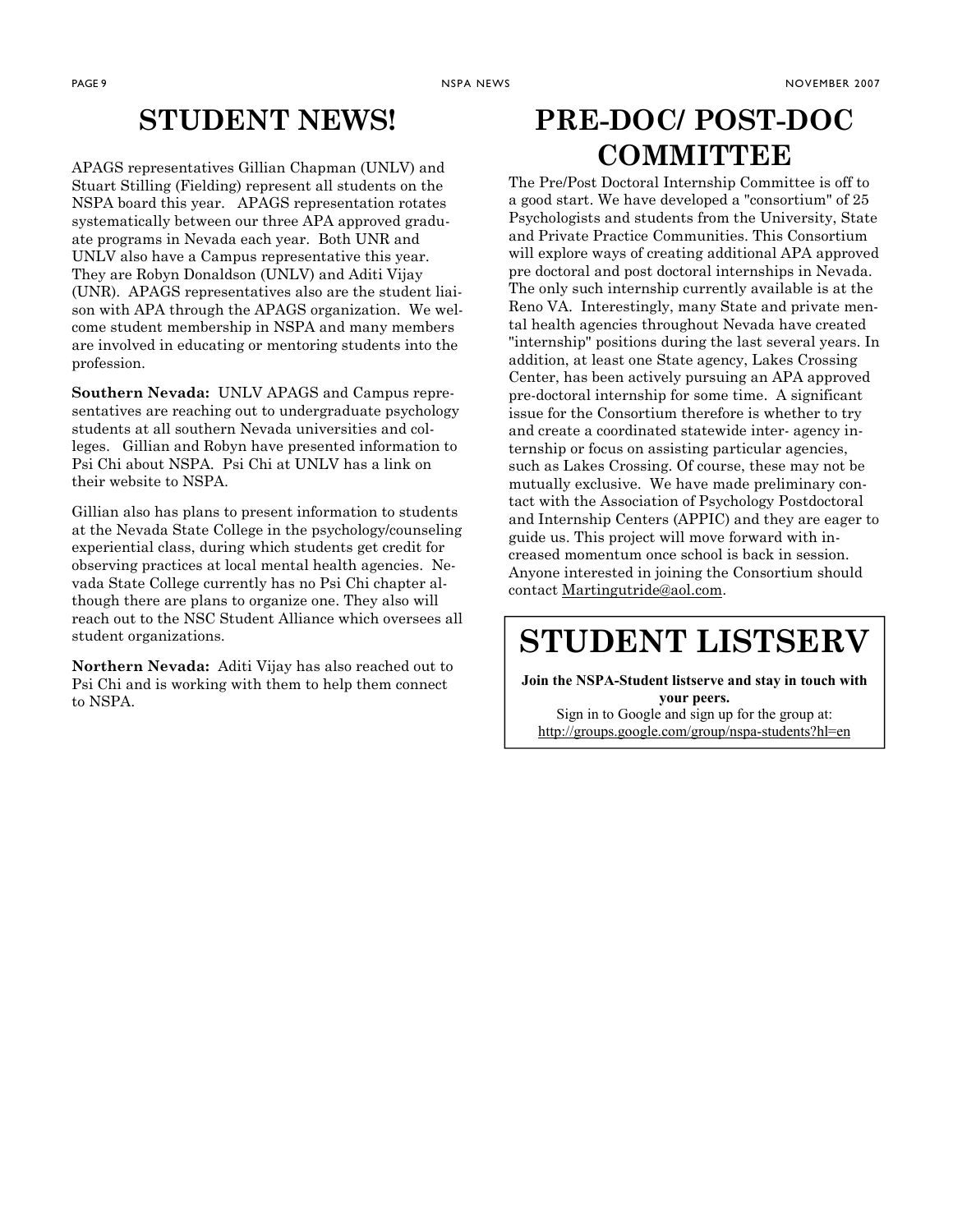# Membership in NSPA – A Great Investment in Your Future

#### This edition of the Nevada Psychologist goes out to both members and non-members alike.

I personally encourage each of you who are not currently Members of NSPA to take a fresh look at the Association. I think you will find a vibrant, active organization that makes your life better!

• NSPA is an organization that works to meet the needs of ALL of psychology in Nevada

NSPA is focused on the needs of the next generation. We have recently started regional Early Career Psychologist support and mentoring groups. We continue our outreach program to graduate and undergraduate students. We are working hard to promote the development of more pre/post doctoral supervised experiences so our students will stay in Nevada.

• NSPA has an active advocacy agenda, and works to promote and protect the profession on both the state and national levels. We are also active in promoting and supporting mental health services in Nevada.

• NSPA is working to improve the interface between academic psychology and the practice community. We welcome presentations by researchers, and hold a student poster session at our annual convention.

## NSPA MEMBERS…

- Save Money… special discounts at all NSPA sponsored Continuing Education Events.
- Get Help with Questions... Need to know how to reach the Board of Examiners? Can't find the rule

on how long to hang onto those files? Membership in NSPA means you have somebody ready to help you – and it's just a phone call away.

- **Define the Profession...** Have a strong voice in how our profession is defined in Nevada – through legislation, community outreach, public education, and participation in the statewide mental health community.
- Influence the Future of Psychology… Share your thoughts and ideas with fellow psychologists interested inn the future of the profession, in education, research and practice.
- Have a Sense of Community… Psychologists can sometimes feel isolated. NSPA helps you network with your colleagues and connect through list serves, CE activities, social and service activities.

Join with your colleagues to protect psychology now and in the future.

If you aren't investing in psychology in Nevada – isn't it time you did? Become a member today and begin to collect those dividends!

# Apply online at www.nevadapsychologists.org

Questions or comments about the NSPA Newsletter? Please contact Karen Shelton, Ph.D. at karenshelton@charter.net or (775) 996-1106.

The views and opinions expressed in each article of the NSPA news are those of the author and not necessarily shared by NSPA.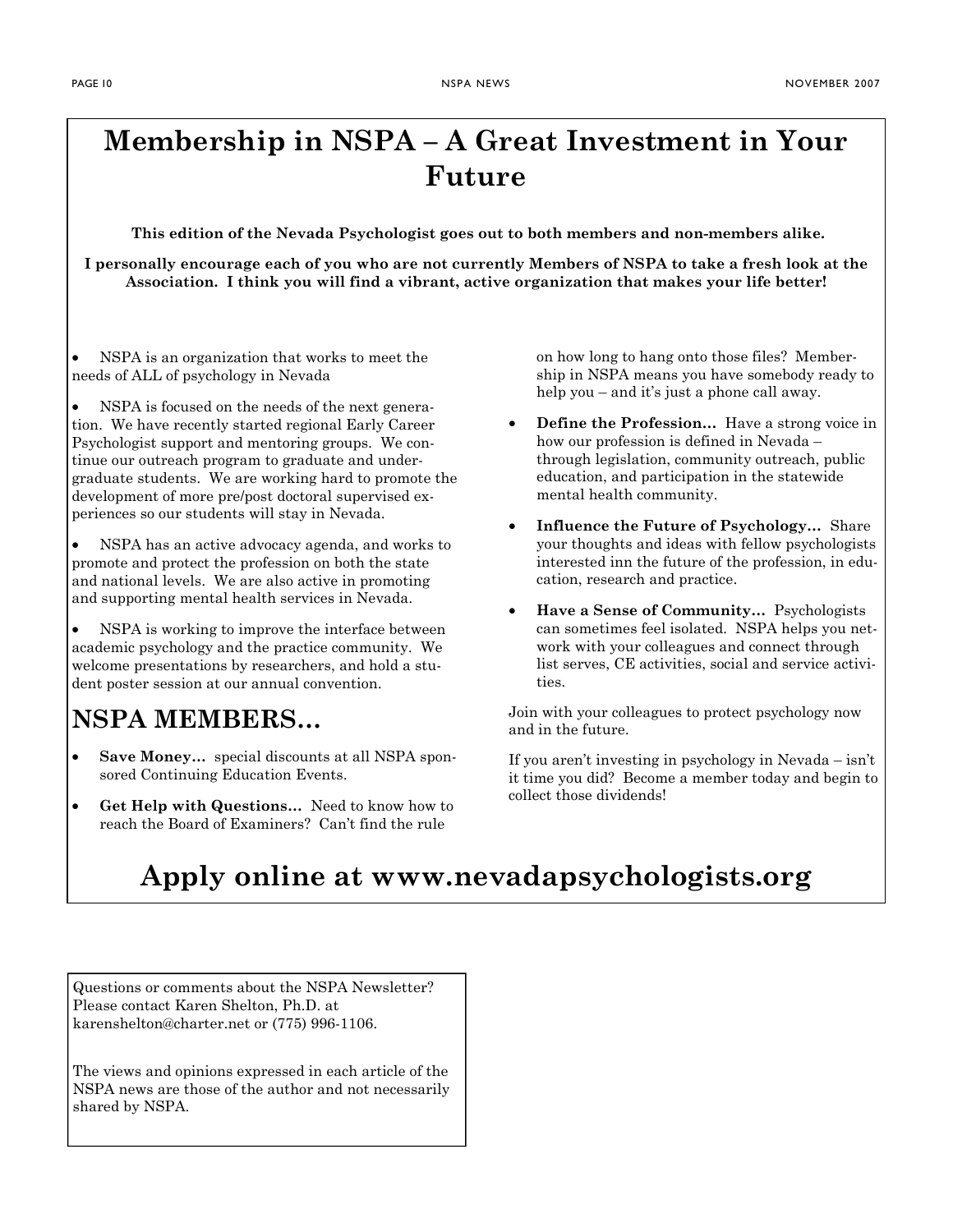# Dedicated to Providing an **Environment Conducive to Healing,** Personal Growth, and Recovery



Nestled in the foothills of the Sierra Nevada Mountains, Center for Hope of the Sierras offers residential therapy and a step-down transitional program for the treatment of anorexia nervosa, bulimia nervosa, and related disorders.

Less than 30 minutes from Lake Tahoe, the Center grounds are comprised of two large, yet cozy Victorian-Country style homes. Each house holds six beds in a welcoming and supportive environment. The yards feature several large-covered porches with sitting areas, a koi pond with waterfalls, two spa tubs, and vegetable and floral gardens.



center for hope

To learn more about the Center for Hope of the Sierras please call 877-828-4949, visit www.CenterforHopeoftheSierras.com, or email Maria E. Dias at medias@crchealth.com

Also, feel free to contact our National Resource Center at 866-690-7240 or email resourcecenter@crchealth.com